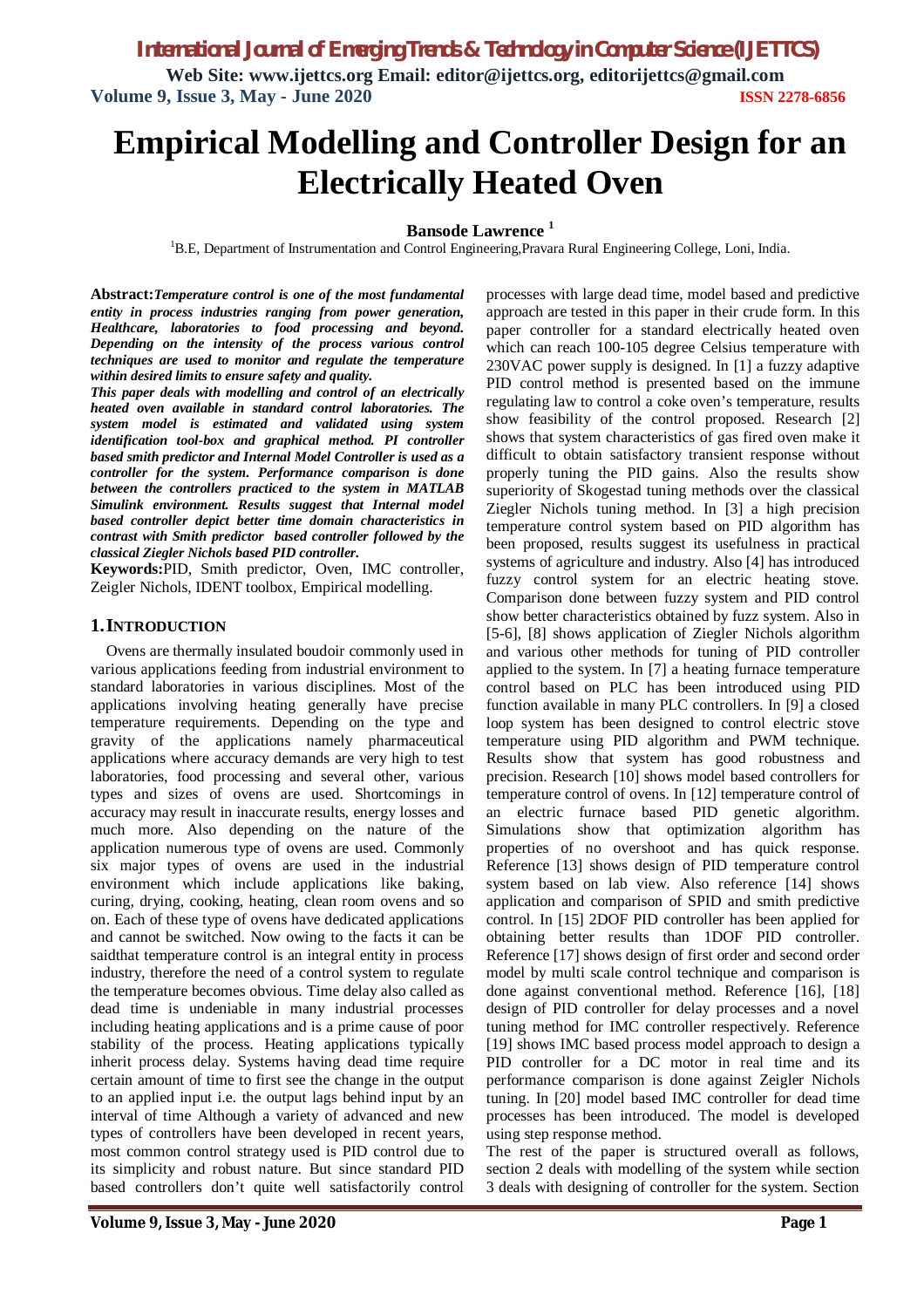4 is concerned with simulations and results and section 5 concludes the paper.

## **2.SYSTEM IDENTIFICATION AND MODELLING**

### **2.1 System Description**

The system under review is a standard electrically heated hot air oven that can reach up to 100-110 degree Celsius using 230V single phase AC power supply shown in figure 1. These types of oven generally find many applications in number of laboratory applications. The table 1 below showcases the specifications of the same.

| <b>rable 1.</b> Specifications of the system |               |                                                      |  |  |
|----------------------------------------------|---------------|------------------------------------------------------|--|--|
| Sr.no                                        | Parameter     | <b>Value</b>                                         |  |  |
| 1                                            | Capacity      | 85 L                                                 |  |  |
| 2                                            | Amperage      | 12.5A                                                |  |  |
| 3                                            | Depth         | $14$ in                                              |  |  |
| 4                                            | Ports exhaust | 3                                                    |  |  |
| 5                                            | Temperature   | $100 - 110$ °C                                       |  |  |
| 6                                            | Type          | Gravity convection. Lab<br>drying and sterilization. |  |  |





**Figure 1**standard Laboratory oven

## **2.2 Methodology**

Numerous modelling techniques are used to model applications in process control. The models developed based on underlying physics, chemistry or first principles of the system are known as theoretical models or white-box models. As the complexity of the systems go on increasing it becomes hard to develop theoretical models and the choice of empirical modelling also referred to as black-box

**Volume 9, Issue 3, May - June 2020 Page 2**

modelling or data driven modelling becomes obvious. The general steps to develop an empirical model are shown in figure 2. To develop an empirical model it is necessary to have steady state or transient response of the system, which is obtained experimentally. The obtained responses are used as estimation and validation data to modelling. Generally there is a trade-off seen between model fidelity and cost. As the model fidelity increases the cost also increases correspondingly. Therefore, a balance between model fidelity and cost is to be chosen based upon the gravity of the application. In this paper we choose to develop a continuous time transfer function using time domain data. The model aimed to estimate is a linear process model.



**Figure 2** Flow Chart

## **2.3 System Modelling**

### **2.3.1 Data Gathering**

The experimentally obtained data from the system is shown in figure 3 below. The input to the system is Voltage and the output is temperature. The steady state response of the system is obtained by applying a step input to the system. The response change in temperature with respect to time is then obtained and is used as data to estimate a model.



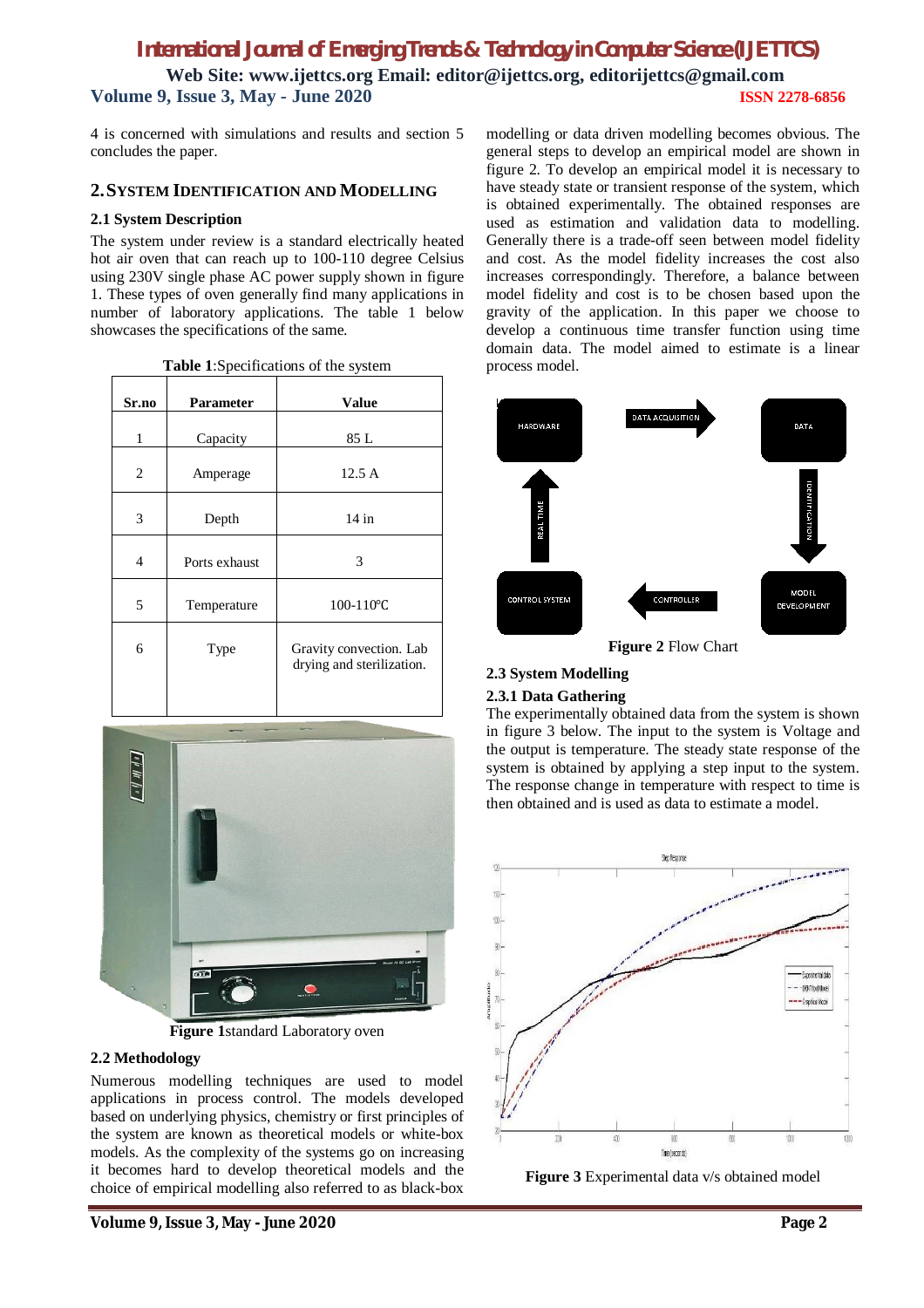#### **2.3.2 Model Estimation and Validation**

The IDENT window is shown below in figure 4 below. The obtained input output data is then preprocessed i.e. detrending and range selection and two sets of data namely estimation data and validation data are formed. In this window form and order of the model can be selected and developed using estimation data accordingly. The models obtained may show up to cent percent fit to estimation data set but does not guarantee to capture the dynamics of the system sufficiently. Therefore the obtained model is then validated against various data sets to obtain its percentage fit to the experimental data.



**Figure 4** IDENT window

Figure 5 below shows the percentage fit of models of various forms and order to estimation data and validation data. Thus, the validated model having good fit can be finalized for further evaluation. The model that have good percentage fit to both estimation and validation data is chosen and finalized. In this case first order process model with delay shows highest fit to both estimation and validation data.



**Figure 5** Percentage fit of models developed to data

#### **2.3.3 Model Finalization and Response Plotting**

The finalized model is then subjected to step input and its open loop response is plotted along with its pole zero plot using the IDENT toolbox. Figure 6 and figure 7 which show step response and pole zero plot of the system model respectively. The pole-zero plot of the system reveal that the system is marginally stable since the pole lie at the origin Figure 3 shows fit of model developed using the IDENT toolbox in MATLAB and graphical method with the experimental data. The graphical method includes manually assessing the data to find the order of the transfer function and parameters like DC gain which is the steady state value, time constant which is time mark of 63% of final value, number of poles and zeros and time delay for developing a FOPDT or SOPDT model. A first order system consists of only one real pole and no zeros at all. Based on the results the identified first order time delay transfer function model is given by equation 1 below



**Figure 7** Pole zero plot of the obtained model

$$
G(s) = \frac{75}{350s+1}e^{-32s} \qquad (1)
$$

Where,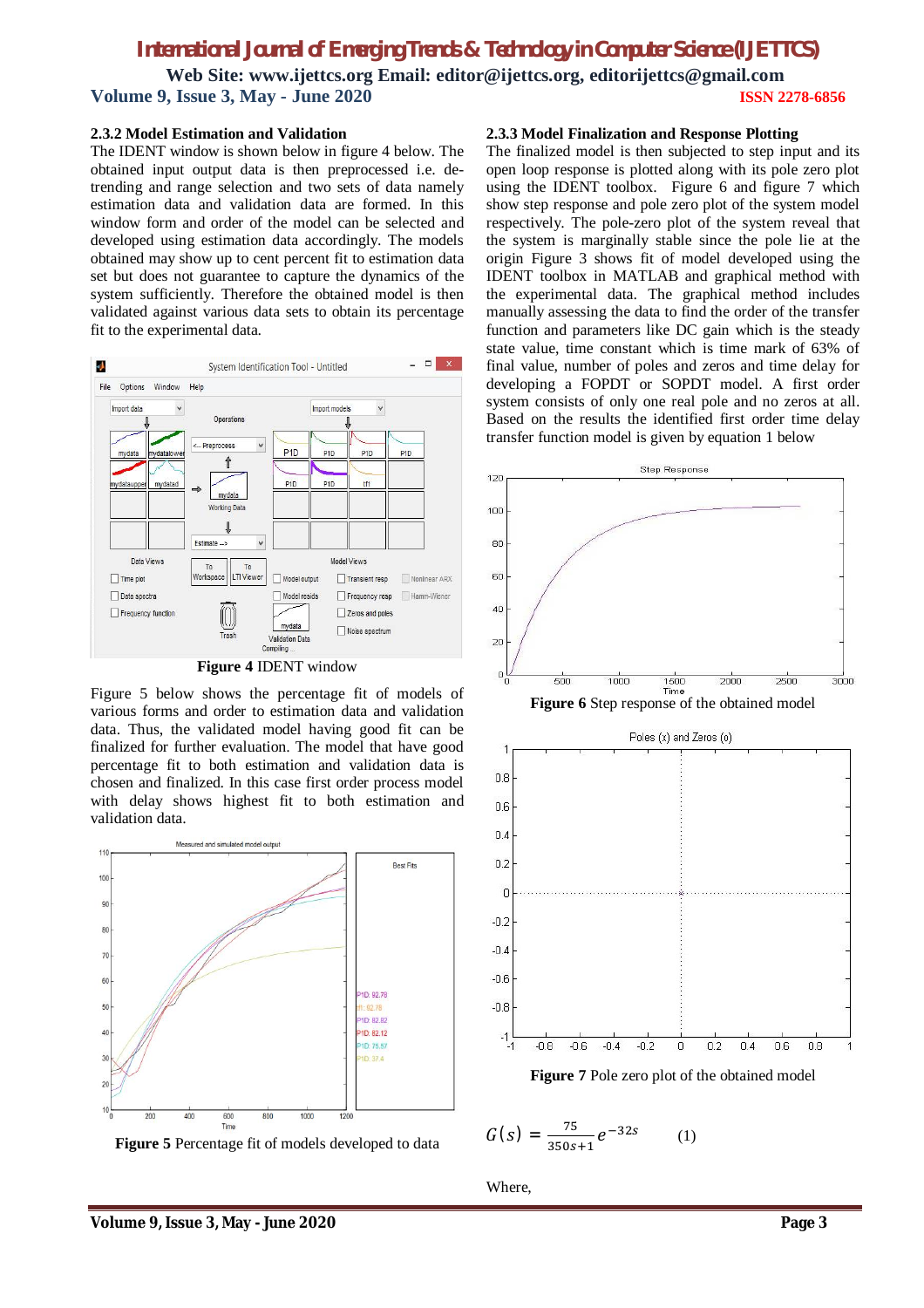$Input = Voltage (V)$ 

Output = Temperature  $(^{\circ}C)$ 

## **3. CONTROLLER DESIGN**

This section deals with selection and design of controller for the system. The obtained model of the system is FOPDT in nature and thus has delay which is fairly large. Delay is the time between when the controller applies input and its effect is first observed in the output. Although time delay are common in many industrial processes it is quite difficult to control such processes with conventional controllers and thus need advancement in control strategy. This problem can be solved by using model predictive controllers which are also referred to as time delay compensators. The following control strategies listed below as Ziegler Nicholas PID controller (Z-N PID), Smith Predictor controller (S-P PID) and Internal Model controller (IMC) are applied to overcome the problem.

## **3.1 Z-N PID**

The Ziegler Nichols tuning method is one of the oldest and classical methods to tune a PID controller developed in (1942). Although the resulting tuning parameters are slightly on the aggressive side provide good starting point for fine tuning. The time delay model can be easily approximated to a higher model with no time delay using the pade dead time approximation. The accuracy can be increased by increasing the order of approximation. Figure 8 shows MATLAB Command window to obtain pade approximation of the delay present in the derived system transfer function. The approximation of fourth order quite well matches the original FOPDT model.



**Figure 8** Delay approximation command MATLAB

The figure 9 show step response of the approximated model and FOPDT model. It can be seen that the response is quite similar and thus suggests that the approximated model and the FOPDT model can be used interchangeably. The fourth order approximate model is then tuned in a closed loop using Ziegler Nichols method 1 using the MATLAB command given in [24]. The resulting PID controller has values given in table 2 below.

**Table 2:** Z-N PID parameters

| Sr.no | <b>Parameters</b> |          |         |
|-------|-------------------|----------|---------|
|       | Kv                | Ki       | Kd      |
|       | 0.1776            | 0.002763 | 2.85376 |

The PID controller tuned with the values given in table 2 is applied simultaneously to approximate and FOPDT model as shown in figure 10 and the responses overlap showing accuracy of the approximation.



**Figure 9** Step response of FOPDT and approximate model



**Figure 10** Closed loop response of FOPDT &pade model

The Simulink model of the Z-N PID controller used is shown in figure 11 below. Both PID controllers are identical in both models and have same tuning parameters.



**3.2 S-P PID**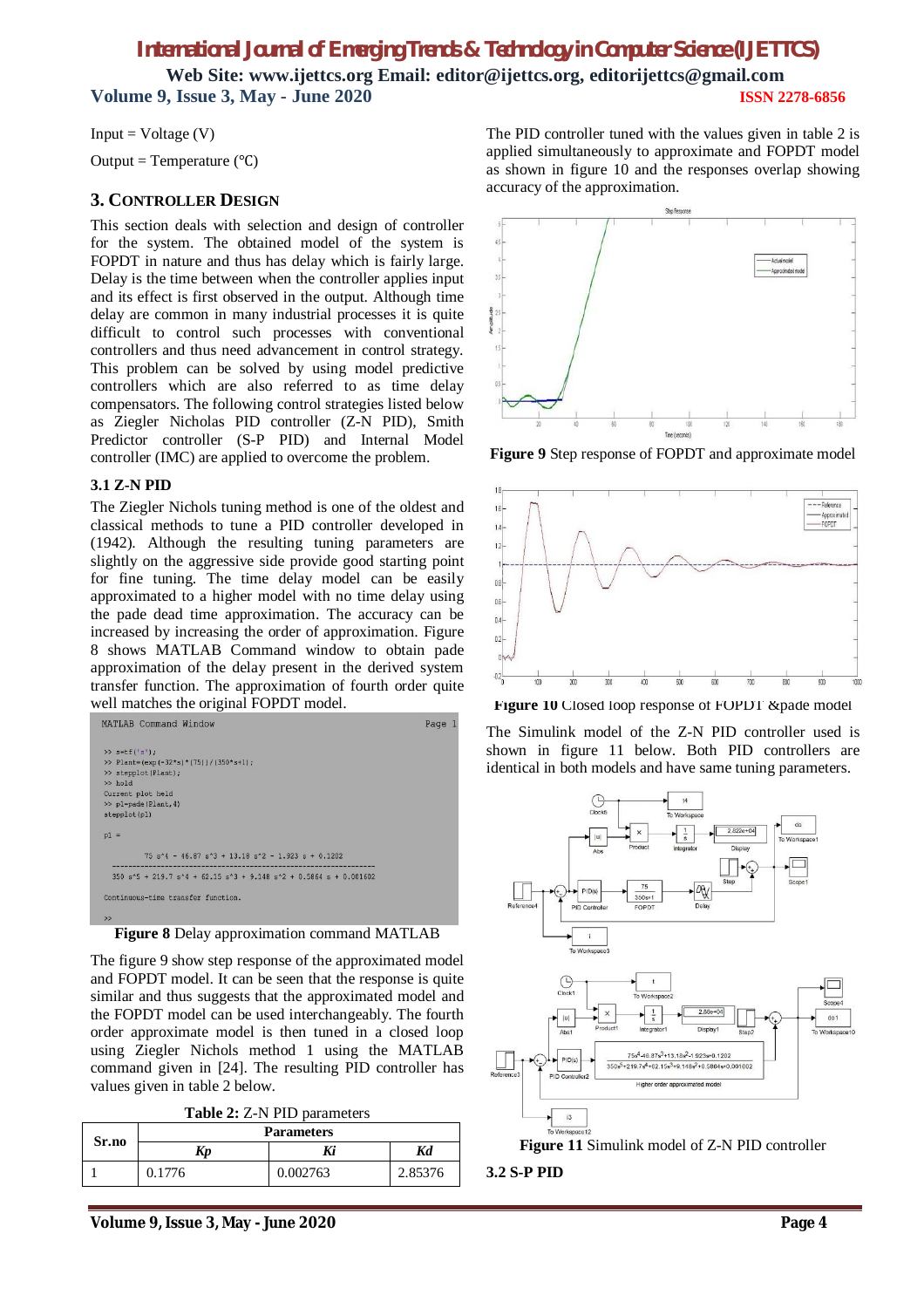## *International Journal of Emerging Trends & Technology in Computer Science (IJETTCS)*

**Web Site: www.ijettcs.org Email: editor@ijettcs.org, [editorijettcs@gmail.com](mailto:editorijettcs@gmail.com)  Volume 9, Issue 3, May - June 2020 ISSN 2278-6856**

A smith predictor is a time delay compensation / predictive controller technique which is used to control processes with large dead time [30]. It was invented by O. J. M. Smith in the year (1975). The structure of the smith predictor compensator can be divided into two parts namely the controller part and predictor part. It is one of the standard tool that can handle dead time. The compensator works on principle of ruling out the dead time effect from the system. The Simulink model used to implement the compensator is show in figure 12 below. The inner loop consists of the approximated model and the outer loop consists of FOPDT model. The PID controller in the main loop is tuned with the same values as suggested in table 2.



**Figure 12**Simulink model of S-P PID controller

#### **3.3 IMC**

The Internal model controller method was introduced by B. A. Francis and W. M. Wonham in the year (1976). In this technique a process model is fed in parallel with the actual plant. The difference output of the both blocks is fed back into the controller [23]. It works on the principle that plant model cancels out the delay caused by the plant itself. The Simulink model used to implement the internal model controller is shown in figure 14 below. The resulting controller is given by equation 2 below which as lambda as a tuning parameter as a trade-off between robustness and set point tracking. After many manual iterations it is found out that  $\lambda = 2$  provide good response and is therefore used in simulation. Figure 13 shows response of system for various values of lambda.

$$
Gc(s) = \frac{350s + 1}{\lambda * 75s + 75}
$$
 (2)



**Figure 13**Simulink model of IMC controller



**Figure 14**Simulink model of IMC controller

#### **4. SIMULATION RESULTS**

The closed loop response is obtained by application of controllers and tuning them as per design. The smith predictor and IMC controller show better response as compared to Z-N PID. Also a delay can be seen in the response. To obtain the disturbance rejection graph a step input of 0.3 amplitude is injected into the system output at time interval of 500 seconds IMC shows better response as compared to smith predictor and Z-N PID. For set point tracking a square wave signal of 0.006 HZ is used. The response of IMC is good in comparison with Z-N PID and smith predictor. The details of some of the time domain characteristics are given in table 3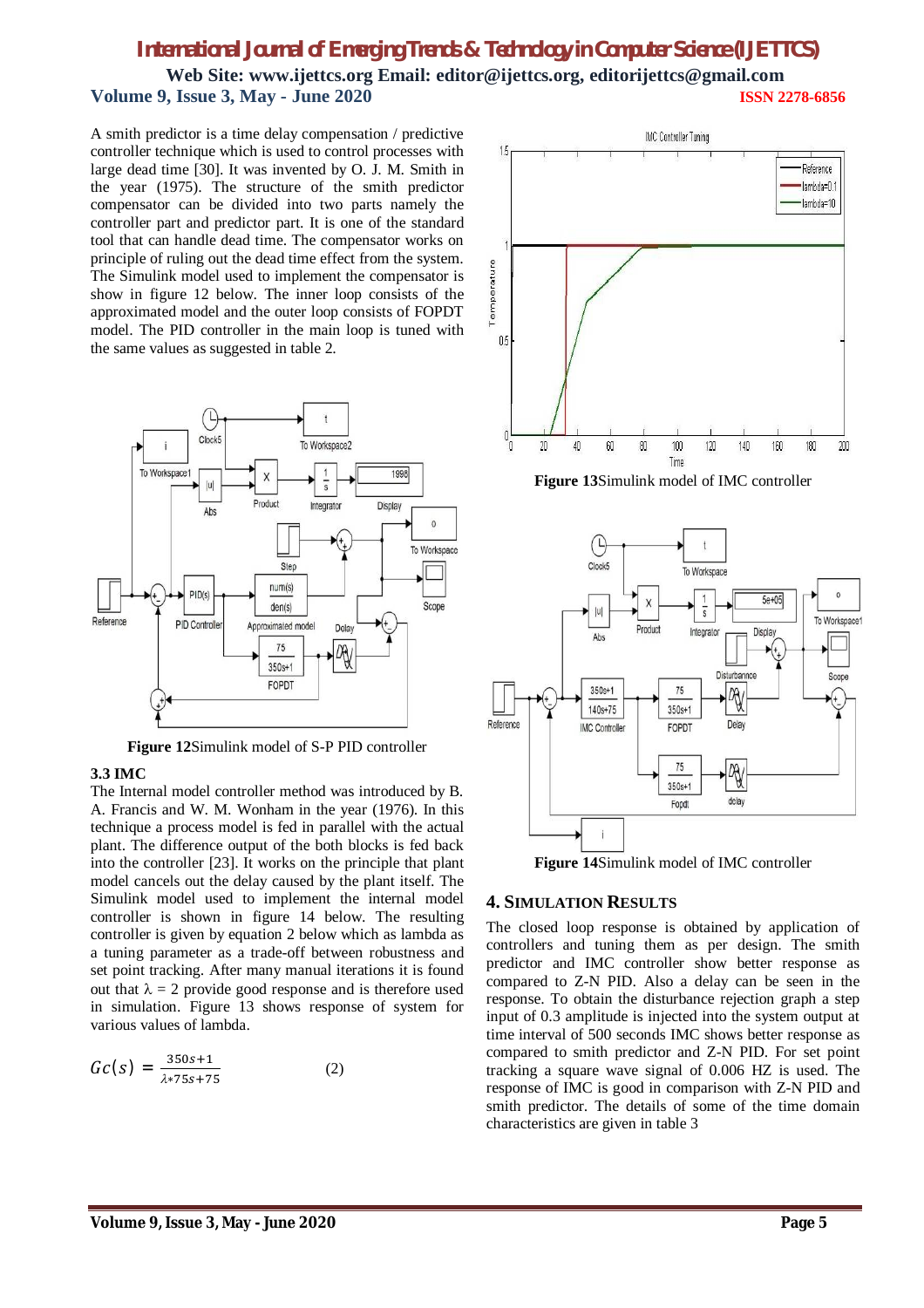







|  | Figure 17Set-point tracking |  |
|--|-----------------------------|--|
|  |                             |  |

| <b>Characteristics</b>   | <b>Controllers</b> |                |            |  |
|--------------------------|--------------------|----------------|------------|--|
|                          | $Z-N$ $PID$        | <b>S-P PID</b> | <b>IMC</b> |  |
| Rise time $(s)$          | 20.1               | 37.2           | 4.1008     |  |
| Settling time (s)        | 776                | 212            | 39.3043    |  |
| Overshoot $(\%)$         | 72.9               | 13.5           | 0.00018    |  |
| <b>ITAE</b>              | $2.8e + 04$        | 1998           | $5e+05$    |  |
| Peak response            | 1.73               | 1.13           | 1          |  |
| Closed loop<br>stability | Stable             | Stable         | Stable     |  |

### **Table 3:** Controller characteristics comparison

## **5. CONCLUSION**

The paper aims at modelling the system based on its available input output data and to compare performances of the designed controllers based on their time domain characteristics. Therefore, in this paper Ziegler nichols tuned PID controller, Smith predictor controller and Internal model controller are designed for controlling the temperature of a standard electrically heated oven. The standard Ziegler Nichols tuned PID controller along with PI controller based Smith predictor controller and internal model controller are practiced to control the system. The results are obtained using MATLAB SIMULINK environment. The results comparison suggests better performance and time domain characteristics of internal model controller over smith predictor controller followed by Ziegler Nichols tuned PID controller.

## **References**

- [1] Gao, Xianwen, Yaping Zhao, WeijianGuo, and Xiaofeng Yu. "Simulation and research of fuzzy immune adaptive PID control in coke oven temperature control system." In 2006 6th World Congress on Intelligent Control and Automation, vol. 1, pp. 3315-3319. IEEE, 2006.
- [2] Aborisade, D. O., and P. A. Adewuyi. "Evaluation of PID tuning methods on direct gas-fired oven." Int. Journal of Engineering Research and Applications 4, no. 3 (2014): 01- 09.
- [3] Yang, Jun-hong, and Xi-yan Bi. "High-precision temperature control system based on PID algorithm." In 2010 International Conference on Computer Application and System Modeling (ICCASM 2010), vol. 12, pp. V12- 568. IEEE, 2010.
- [4] Dayi, Liu, and Zhao Yuxiao. "Design of temperature fuzzy control system for electric heating stove [J]." Boiler Manufacturing 4 (2010): 57-60.

**Volume 9, Issue 3, May - June 2020 Page 6**